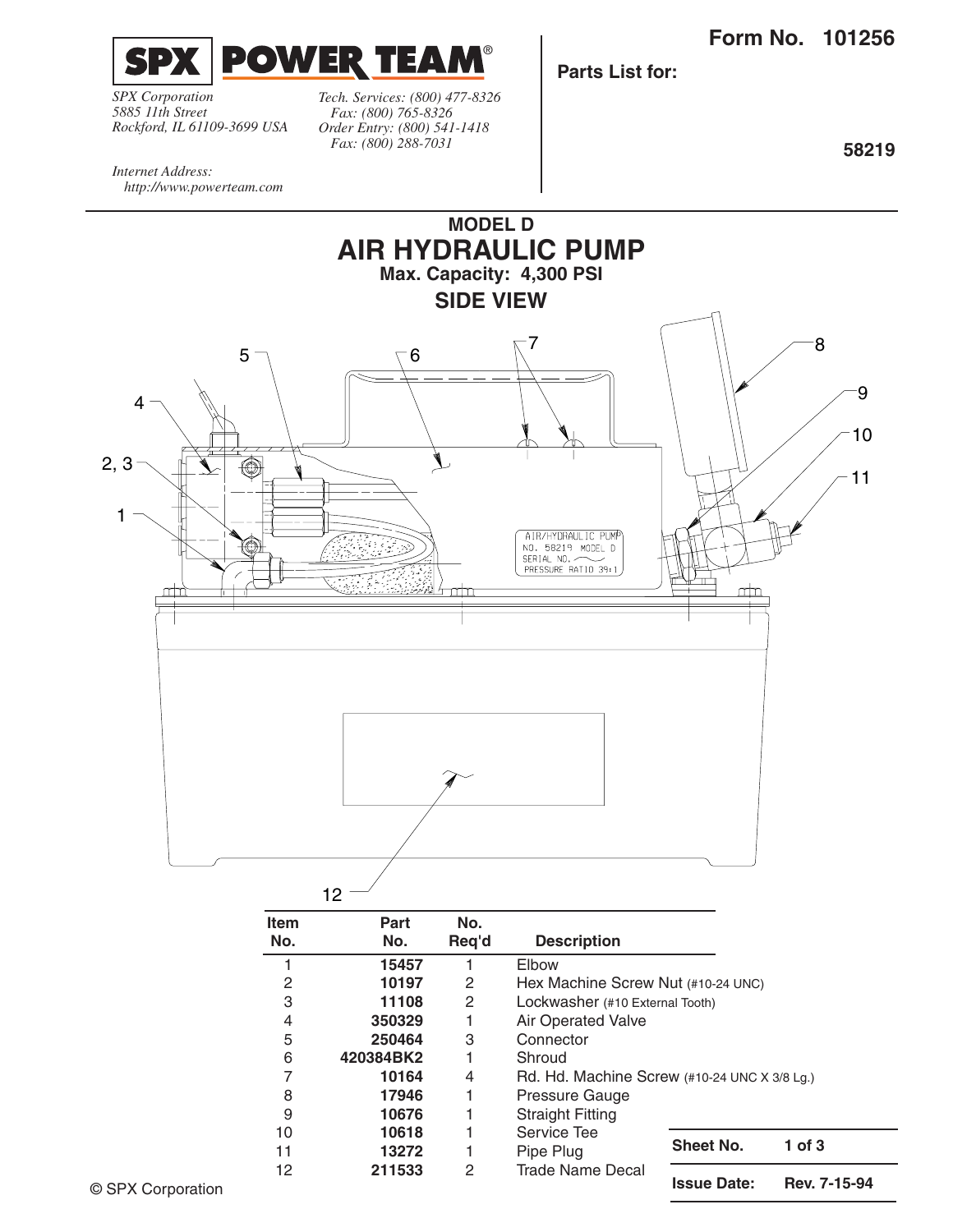

| <b>Item</b><br>No. | Part<br>No. | No.<br>Reg'd | <b>Description</b>                                                        |
|--------------------|-------------|--------------|---------------------------------------------------------------------------|
|                    | 14726       | $.80$ ft.    | Tubing                                                                    |
| 2                  | 305494      |              | Decal                                                                     |
| 3                  | 61243       |              | Reservoir                                                                 |
| 4                  | 33853       | 1            | <b>Reservoir Gasket</b>                                                   |
| 5                  | 211060      | 10           | Hex Washer Hd. Screw $(49-15 \times 1)$ Lg.;<br>Torque to 25/30 in. lbs.) |
| 6                  | 11856       | 2            | Rd. Hd. Machine Screw (#10-24 UNC X 1.000 Lg.)                            |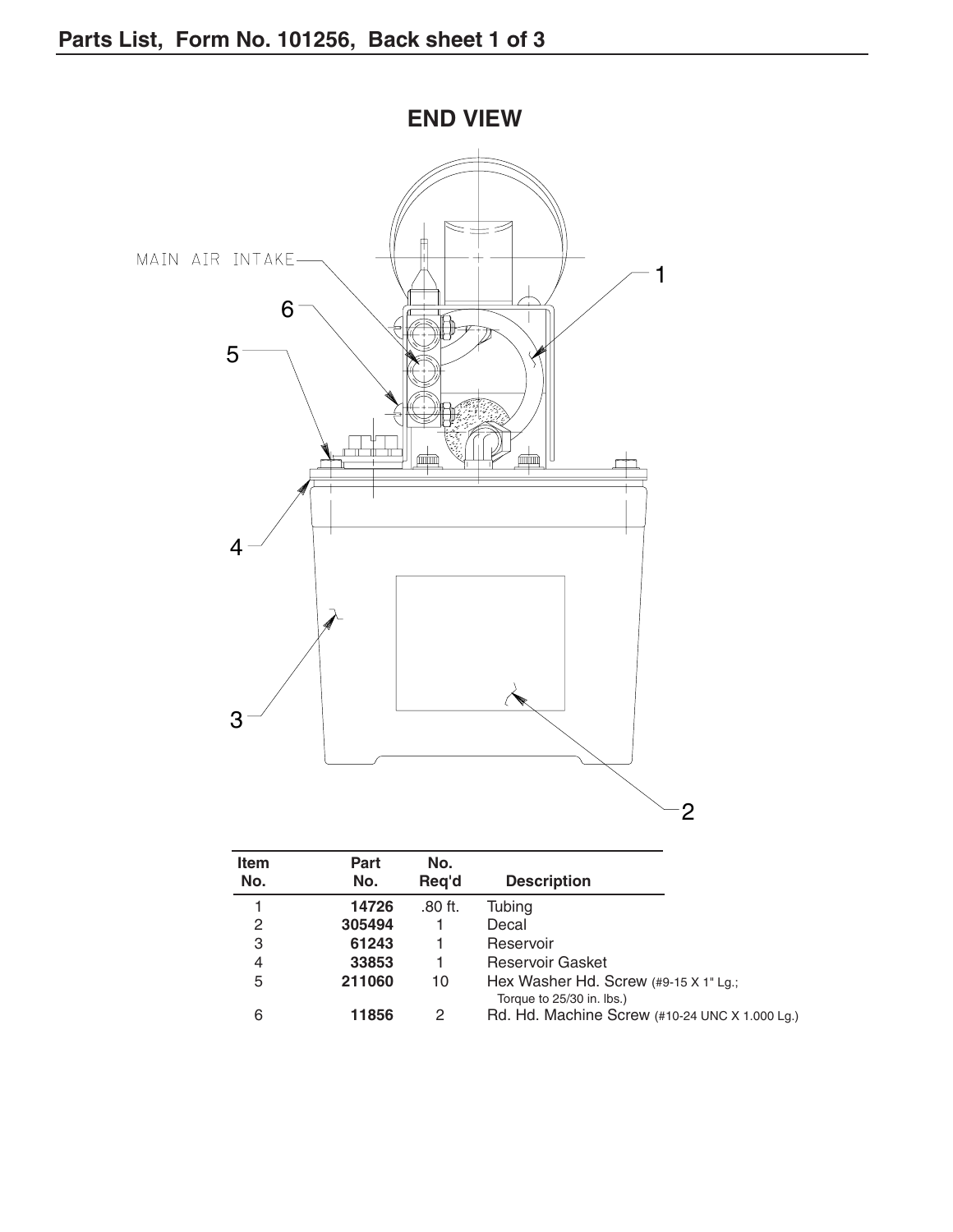

| <b>Item</b><br>No. | <b>Part</b><br>No. | No.<br>Reg'd |                                             |  |
|--------------------|--------------------|--------------|---------------------------------------------|--|
|                    |                    |              | <b>Description</b>                          |  |
|                    | 420293             |              | <b>Valve Body</b>                           |  |
| 2                  | 58146              | 1            | Release Valve                               |  |
| 3                  | 11151              | 4            | Soc. Hd. Cap Screw (10-24 UNC X 1-1/4 Lg.)  |  |
| 4                  | 45840BK2           | 1            | <b>Cover Plate</b>                          |  |
| 5                  | 11434              | 2            | Soc. Hd. Cap Screw (10-24 UNC X 1/2 Lg.)    |  |
| 6                  | 11089              | 2            | Washer (No. 10)                             |  |
|                    | <b>20937S</b>      | 1            | Filler/Breather Cap                         |  |
| 8                  | 50494              | 1            | Pump Body                                   |  |
| 9                  | 17428              | 4            | Soc. Hd. Cap Screw (1/4-20 UNC X 3-1/2 Lg.) |  |

## **BASIC PUMP ASSEMBLY**

| Sheet No.          | $2$ of $3$   |  |
|--------------------|--------------|--|
| <b>Issue Date:</b> | Rev. 7-15-94 |  |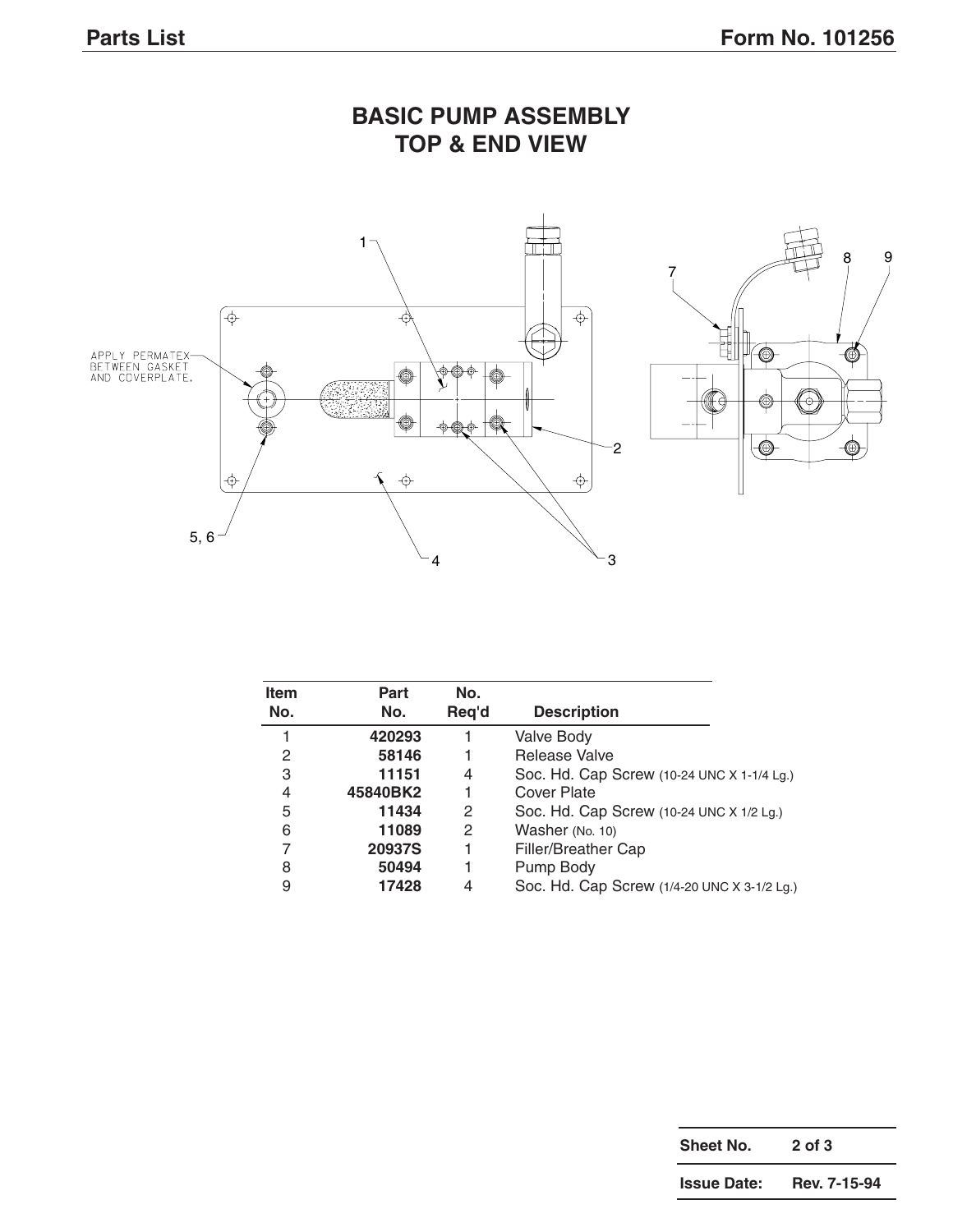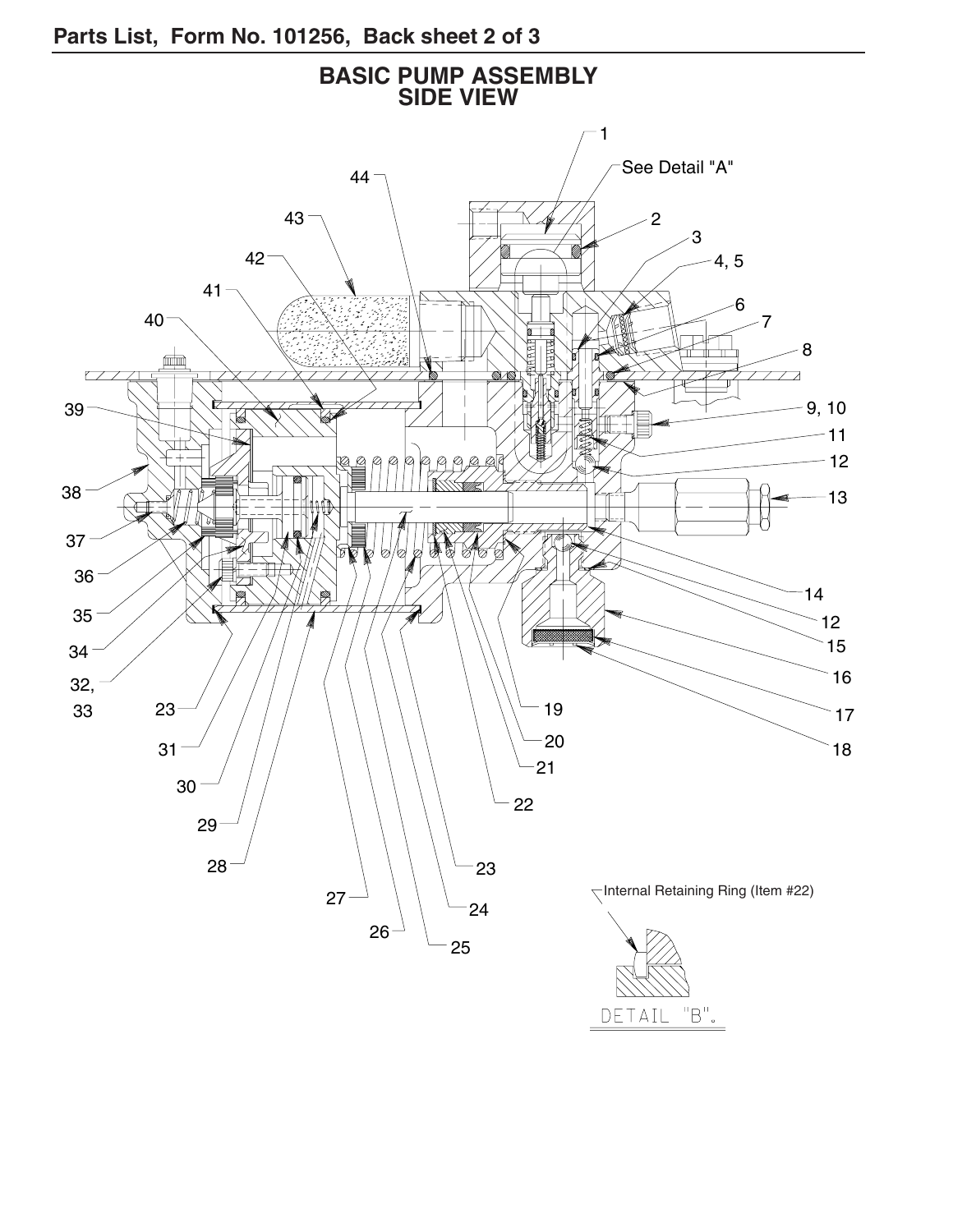| Item           | Part     | No.   |                                                                                                                                                                  |
|----------------|----------|-------|------------------------------------------------------------------------------------------------------------------------------------------------------------------|
| No.            | No.      | Req'd | <b>Description</b>                                                                                                                                               |
| 1              | 34757    | 1     | <b>Piston Release</b>                                                                                                                                            |
| 2              | 208144   | 1     | O-ring (1-1/2 x 7/8 x 1/8, -212; Apply Moly Kote)                                                                                                                |
| 3              | 34378    | 1     | Check Valve Body                                                                                                                                                 |
| 4              | 11088    | 2     | <b>Retaining Ring</b>                                                                                                                                            |
| 5              | 250638   | 1     | <b>Filter Disc</b>                                                                                                                                               |
| 6              | 211053   | 2     | O-ring (3/8 X 1/4 X 1/16, -010)                                                                                                                                  |
| $\overline{7}$ | 251215   | 1     | O-ring (1.494 x 1.212 x .141)                                                                                                                                    |
| 8              | 34283    | 1     | Gasket                                                                                                                                                           |
| 9              | 10442    | 1     | Plain Washer (3/8 X 1/4 X 1/32)                                                                                                                                  |
| 10             | 10002    | 1     | Soc. Hd. Cap Screw (1/4-20 UNC X 3/8 Lg.;<br>Torque to 90/110 in. lbs.)                                                                                          |
| 11             | 10445    | 1     | Compression Spring (5/32 O.D. X 3/4 Lg.)                                                                                                                         |
| 12             | 10423    | 2     | Steel Ball (9/32 dia.)                                                                                                                                           |
| 13             | 21278-43 | 1     | Relief Valve (Set at 4,400/4,800 PSI)                                                                                                                            |
| 14             | 33959    | 1     | Cylinder (Torque to 90/100 ft. lbs. oiled)                                                                                                                       |
| 15             | 10261    | 1     | Plain Washer (3/4 X 19/32 X 1/32)                                                                                                                                |
| 16             | 48010    | 1     | <b>Filter Adapter</b>                                                                                                                                            |
| 17             | 214578   | 1     | Filter                                                                                                                                                           |
| 18             | 214586   | 1     | Retaining Ring (Internal)                                                                                                                                        |
| 19             | 10263    | 1     | Plain Washer (1" X .765 X 1/32)                                                                                                                                  |
| 20             | 14121    | 1     | U-cup                                                                                                                                                            |
| 21             | 202624   | 1     | Retainer                                                                                                                                                         |
| 22             | 11034    | 1     | Retaining Ring (Note: Install with sharp edge toward<br>the retained part. See Detail B on back of sheet 2 of 3.)                                                |
| 23             | 17429    | 2     | Backup Washer (2-15/16 X 2-3/4 X .045, -148)                                                                                                                     |
| 24             | 13938    | 1     | Compression Spring (1.452 O.D. X 4-7/16 Lg.)                                                                                                                     |
| 25             | 28400    | 1     | Piston                                                                                                                                                           |
| 26             | 202613   | 1     | <b>Bumper</b>                                                                                                                                                    |
| 27             | 211082   | 1     | <b>Guide Spring</b>                                                                                                                                              |
| 28             | 37434    | 1     | Air Cylinder (Note: Locate groove on upper half (top)<br>of pump with chamfered tube end towards rear head<br>as shown in illustration on back of sheet 2 of 3.) |
| 29             | 12692    | 1     | Compression Spring (3/16 O.D. X 1-11/16 Lg.)                                                                                                                     |
| 30             | 211052   | 1     | O-ring (.900 X .706 X .097, -909)                                                                                                                                |
| 31             | 305475   | 1     | <b>Exhaust Valve Stem</b>                                                                                                                                        |
| 32             | 10241    | 3     | Lockwasher (For #10 bolt)                                                                                                                                        |
| 33             | 211054   | 3     | Soc.Hd. Cap Screw (#10-24 X 1/2 Lg.;<br>Torque to 50/55 in. lbs.)                                                                                                |
| 34             | 33822    | 1     | Piston End Plate                                                                                                                                                 |
| 35             | 28183    | 1     | <b>Piston Poppet</b>                                                                                                                                             |
| 36             | 205679   | 1     | Compression Spring (.485 O.D. X .915 Lg.)                                                                                                                        |
| 37             | 205674   | 1     | Hex Soc. Flat Hd. Cap Screw (8-32 UNC X 3/8 Lg.;                                                                                                                 |
| 38             | 37468    | 1     | Torque to 12/18 in. lbs.)<br><b>Rear Head</b>                                                                                                                    |
| 39             | 28239    | 1     | Gasket                                                                                                                                                           |
| 40             | 52390    | 1     | Piston Body                                                                                                                                                      |
| 41             | 14265    | 2     | Piston Ring                                                                                                                                                      |
| 42             | 11229    | 2     | O-ring (2-3/8 X 2-3/16 X 3/32, -139)                                                                                                                             |
| 43             | 250461   | 1     | Muffler                                                                                                                                                          |
| 44             | 251214   | 1     | O-ring (1.002 x .720 x .141)                                                                                                                                     |